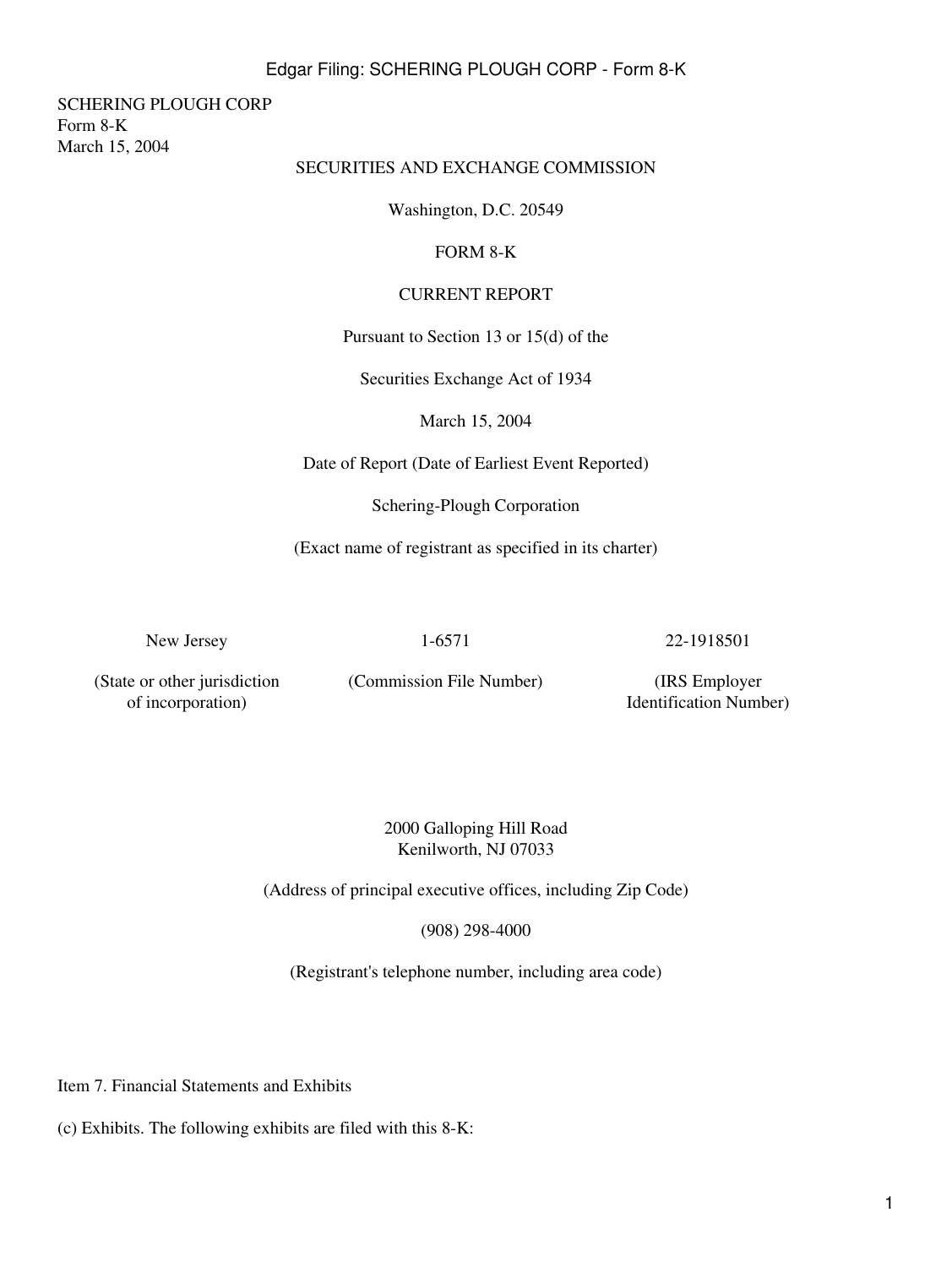# Edgar Filing: SCHERING PLOUGH CORP - Form 8-K

99.1 Press Release issued by MERCK/Schering-Plough Pharmaceuticals on March 8, 2004 titled "Ezetimibe with Simvastatin Provided Significantly Greater Reductions in LDL Cholesterol Compared to Lipitor and Zocor Across Dosing Ranges, New Studies Showed"

99.2 Press Release issued by MERCK/Schering-Plough Pharmaceuticals on March 10, 2004 titled "Adding ZETIA to Statin Therapy Produced Significant Reductions in LDL-Cholesterol in Community-Based Trial of More Than 3,000 Patients"

99.3 March 15, 2004 Investor Frequently Asked Questions and Answers

Item 9. Regulation FD Disclosure

Schering-Plough is filing several press releases and investor frequently asked questions (FAQs) about the products ZETIA and VYTORIN as exhibits to this 8-K. The press releases and FAQs are also available on Schering-Plough's Web site at www.schering-plough.com.

### SIGNATURES

Pursuant to the requirements of the Securities Exchange Act of 1934, the registrant has duly caused this report to be signed on its behalf by the undersigned hereunto duly authorized.

Schering-Plough Corporation

By: /s/ Robert J. Bertolini

Robert J. Bertolini

Executive Vice President and

Chief Financial Officer

Date: March 15, 2004

Exhibit Index

The following exhibit is filed with this 8-K:

99.1 Press Release issued by MERCK/Schering-Plough Pharmaceuticals on March 8, 2004 titled "Ezetimibe with Simvastatin Provided Significantly Greater Reductions in LDL Cholesterol Compared to Lipitor and Zocor Across Dosing Ranges, New Studies Showed"